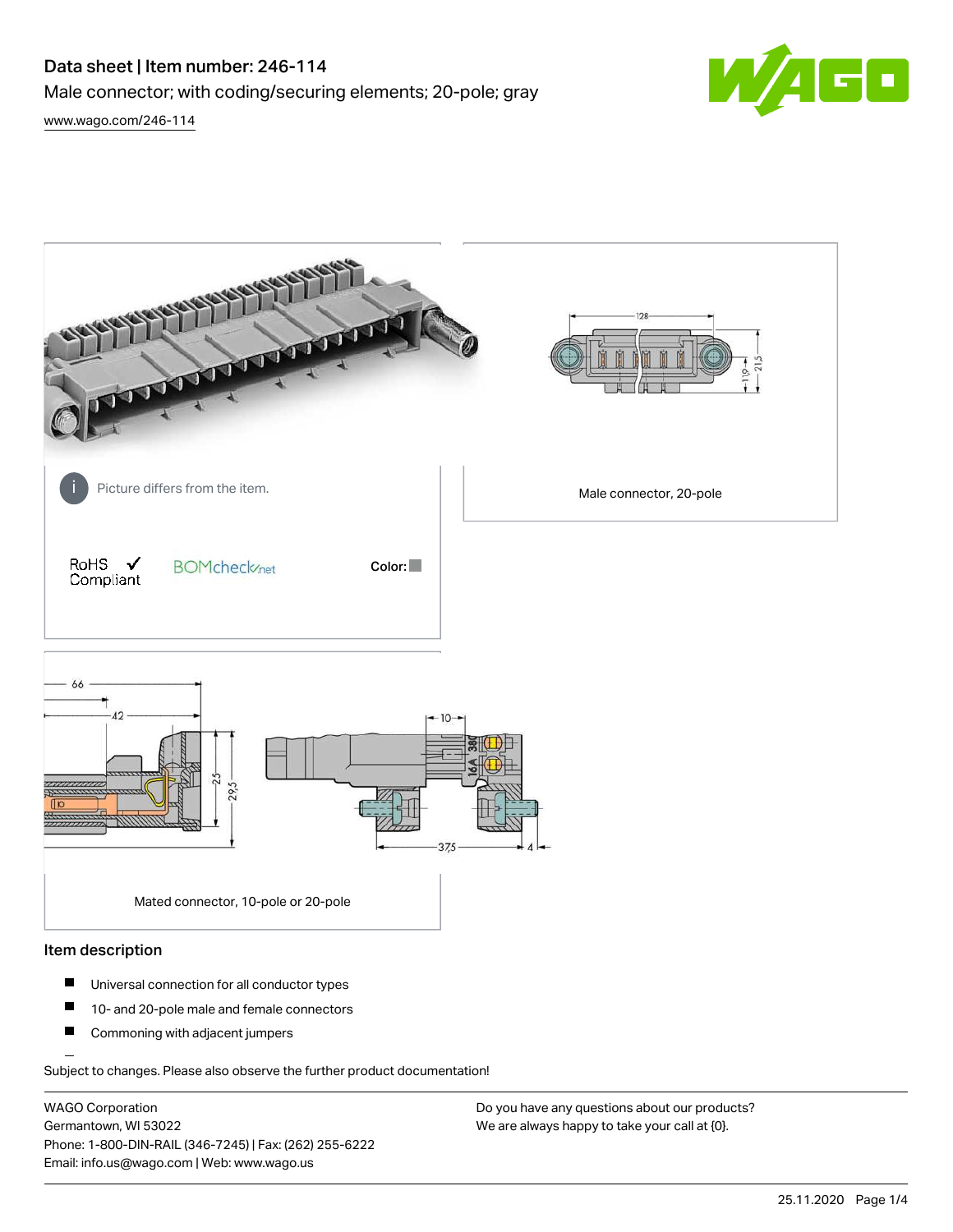

- Combined coding/securing elements prevent mismating and unintentional disconnection
- **For racks or panel-to-door wiring**

# Data

# Electrical data

#### Ratings per IEC/EN 60664-1

| Ratings per                 | IEC/EN 60664-1                                                       |
|-----------------------------|----------------------------------------------------------------------|
| Rated voltage (III / 3)     | 500 V                                                                |
| Rated surge voltage (III/3) | 6 <sub>kV</sub>                                                      |
| Rated voltage (III/2)       | 630 V                                                                |
| Rated surge voltage (III/2) | 6 <sub>kV</sub>                                                      |
| Nominal voltage (II/2)      | 1000V                                                                |
| Rated surge voltage (II/2)  | 6 <sub>kV</sub>                                                      |
| Rated current               | 16A                                                                  |
| Legend (ratings)            | (III / 2) $\triangleq$ Overvoltage category III / Pollution degree 2 |

# Ratings per UL 1059

| Approvals per                  | UL 1059 |
|--------------------------------|---------|
| Rated voltage UL (Use Group C) | 300 V   |
| Rated current UL (Use Group C) | 15 A    |
| Rated voltage UL (Use Group D) | 600 V   |
| Rated current UL (Use Group D) | 15 A    |

#### Ratings per CSA

| Approvals per | <b>CSA</b> |
|---------------|------------|
|               |            |

# Connection data

| Connection technology                             | CAGE CLAMP <sup>®</sup>                 |
|---------------------------------------------------|-----------------------------------------|
| Actuation type                                    | Operating tool                          |
| Solid conductor                                   | $0.08$ 2.5 mm <sup>2</sup> / 28  14 AWG |
| Fine-stranded conductor                           | $0.08$ 2.5 mm <sup>2</sup> / 28  14 AWG |
| Fine-stranded conductor; with insulated ferrule   | $0.251.5$ mm <sup>2</sup>               |
| Fine-stranded conductor; with uninsulated ferrule | $0.252.5$ mm <sup>2</sup>               |
| Strip length                                      | 810 mm / 0.31  0.39 inch                |
| Pole No.                                          | 20                                      |

Subject to changes. Please also observe the further product documentation!

| <b>WAGO Corporation</b>                                | Do you have any questions about our products? |
|--------------------------------------------------------|-----------------------------------------------|
| Germantown, WI 53022                                   | We are always happy to take your call at {0}. |
| Phone: 1-800-DIN-RAIL (346-7245)   Fax: (262) 255-6222 |                                               |
| Email: info.us@wago.com   Web: www.wago.us             |                                               |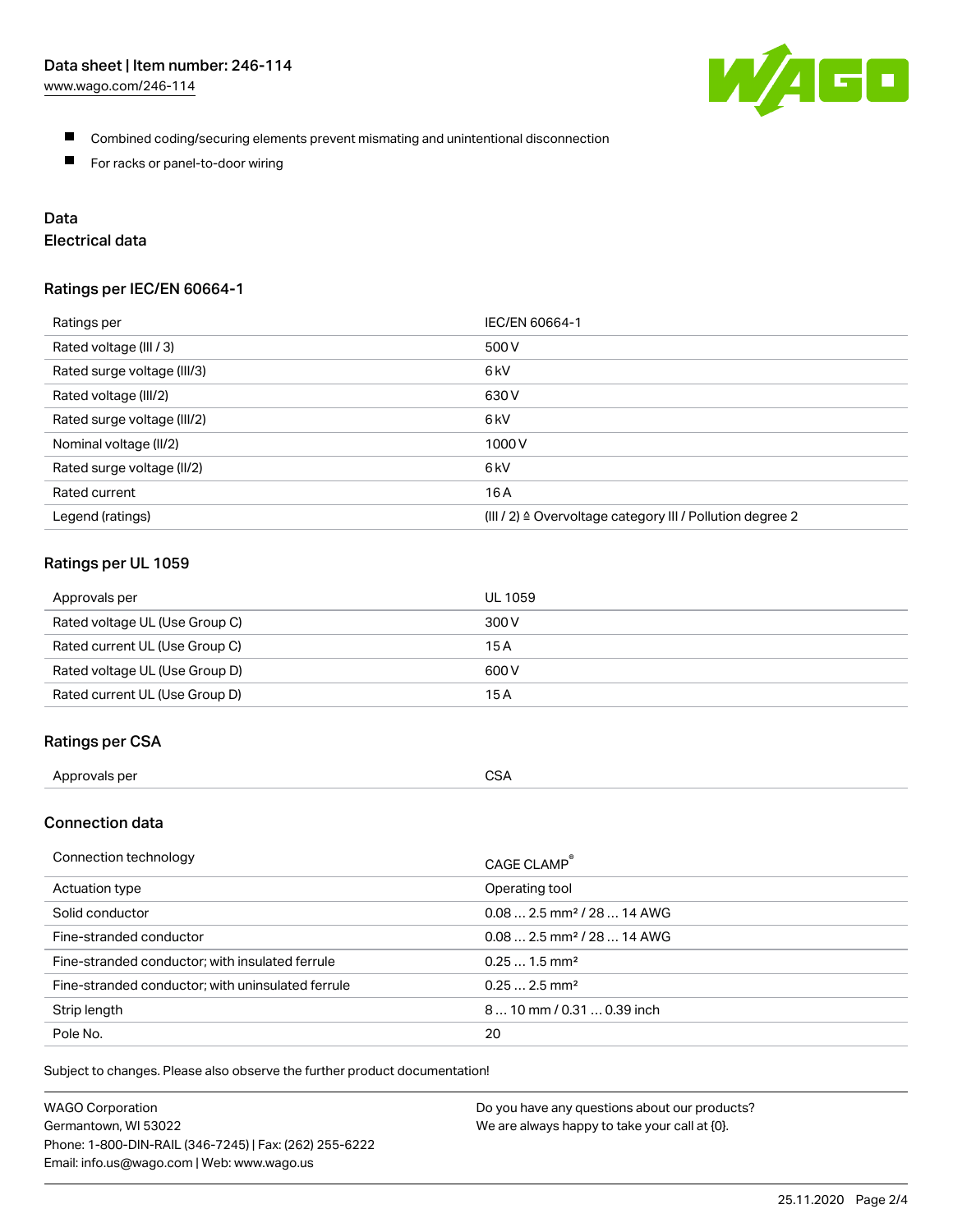[www.wago.com/246-114](http://www.wago.com/246-114)



| Total number of potentials | 20 |
|----------------------------|----|
| Number of connection types |    |
| Number of levels           |    |

# Physical data

| Width  | 128 mm / 5.039 inch   |
|--------|-----------------------|
| Height | $0.85$ mm / 21.5 inch |
| Depth  | 42 mm / 1.654 inch    |

#### Plug-in connection

| Contact type (pluggable connector) | Male connector/plug |
|------------------------------------|---------------------|
| Connector (connection type)        | for conductor       |

#### Material Data

| Color                       | gray                              |
|-----------------------------|-----------------------------------|
| Material group              |                                   |
| Insulation material         | Polyamide (PA66)                  |
| Flammability class per UL94 | V <sub>0</sub>                    |
| Clamping spring material    | Chrome nickel spring steel (CrNi) |
| Contact material            | Copper alloy                      |
| Contact plating             | tin-plated                        |
| Weight                      | 74 g                              |

# Environmental Requirements

| Limit temperature range<br>. | .+65 °C<br>$-60$ |
|------------------------------|------------------|
|------------------------------|------------------|

# Commercial data

| Product Group         | 13 (Misc. Multi Conn. System) |
|-----------------------|-------------------------------|
| Packaging type        | <b>BOX</b>                    |
| Country of origin     | DE                            |
| <b>GTIN</b>           | 4044918803847                 |
| Customs tariff number | 85366990990                   |

# Approvals / Certificates

UL-Approvals

**Certificate** 

Subject to changes. Please also observe the further product documentation!

WAGO Corporation Germantown, WI 53022 Phone: 1-800-DIN-RAIL (346-7245) | Fax: (262) 255-6222 Email: info.us@wago.com | Web: www.wago.us

Do you have any questions about our products? We are always happy to take your call at {0}.